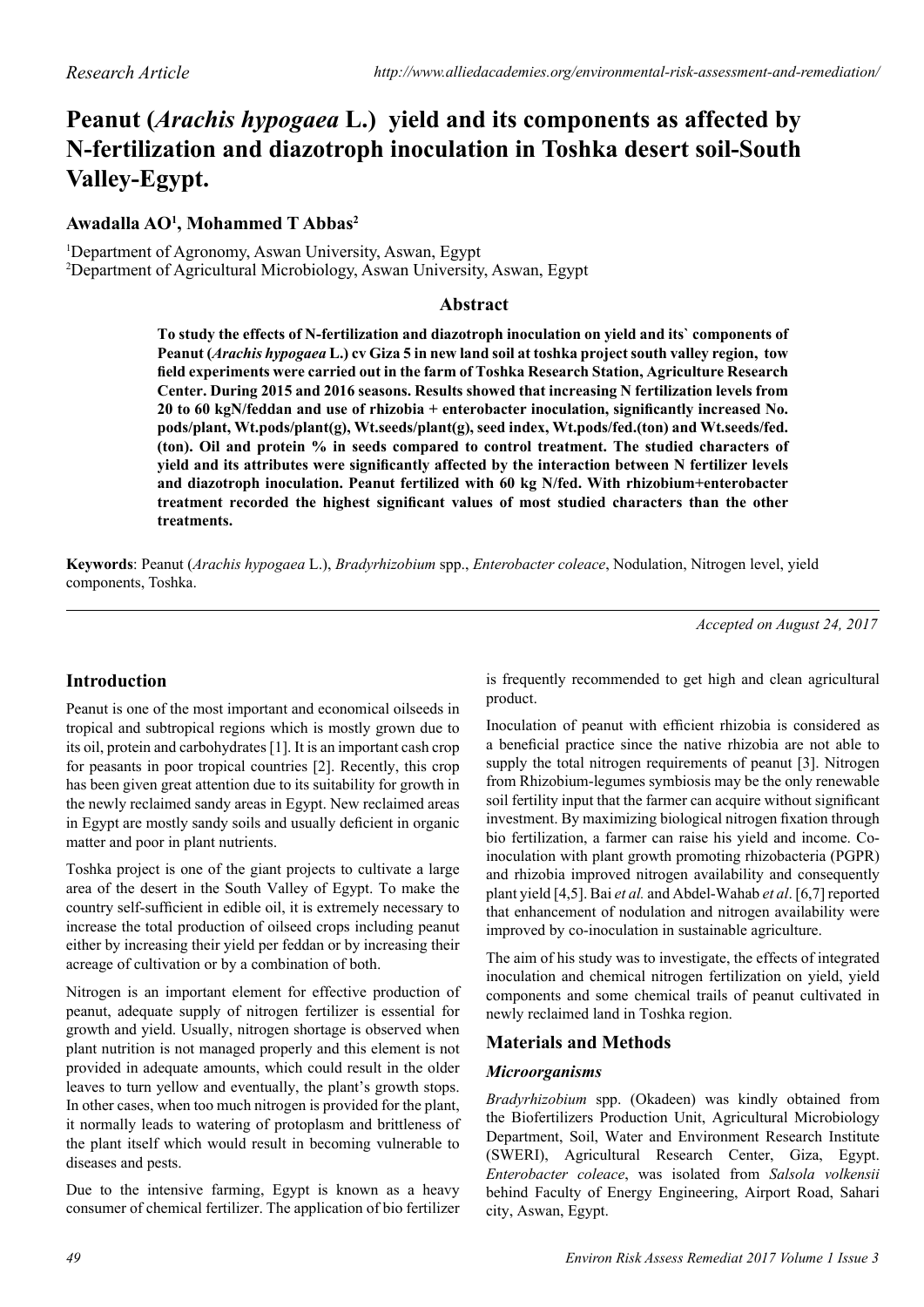*Citation: Awadalla AO, Abbas MT. Peanut (Arachis hypogaea L.) yield and its components as affected by N-fertilization and diazotroph inoculation in Toshka desert soil-South Valley-Egypt. Environ Risk Assess Remediat. 2017;1(3):49-55*

#### *Inoculation*

Okadeen bag was mixed well with sugar solution and added to seeds of peanut which spreading on a clean plastic sheet under shading. *Enterobacter* inocula as a  $N_2$ -fixing bacterium and PGPR was grown in a CCM medium [8]. Seeds of peanut were soaked in liquid inocula after diluted 1:1 with well water for 30 min. before sowing.

#### *Field experiments*

Two field experiments were conducted at South Valley Farm Research Station, Toshka region, Agricultural Research Center during the two successive summer seasons of 2015 and 2016 under drip irrigation system. The experimental site located in Toshka region, it is laying out in the part of South Valley of Egypt, about 1300 and 280 km south from Cairo and Aswan, respectively on latitude 22°25 north, 31°5-longitude east and elevation 181 m above the sea level.

Soil samples were collected from 0 to 60 cm depth and analyzed for some physical, chemical and biological properties, soil characteristics are shown in Table 1.

#### *Experimental design and treatments*

This investigation aimed to identify the suitable N- levels (0, 20, 40 and 60) Kg N/fed. and bio fertilizers (rhizobia, and rhizobia + *Enterobacter*). Seeds of peanut, cv. Giza 5 were obtained from Oil Crops Department, Field crops Institute, Agricultural Research Center, Egypt. The experimental design was split plot design in a randomized complete blocks arrangement with four replications. Nitrogen fertilization was allocated to main plots, while bio fertilizers were distributed at random in the sub plots, the plot size was  $20 \text{ m}^2$ . Each sub-plot consisted of four ridges; each was 5 m in length and 1 m width.

#### *Agricultural practices*

The previous crop was wheat in both seasons. During soil preparation, 8 m<sup>3</sup> of chicken manure mixed with 37.5 kg  $P_2O_5$ and 48 kg  $K_2O$ /fed. were applied. Peanut seeds were sown on the last week of April in each season. The field experiments were conducted under drip irrigation with 30 cm distance between drippers (2 L/hour) with one row of plants on both sides of dripper, in both seasons. Peanut seeds were inoculated with rhizobia and *Enterobacter* before planting. Nitrogen fertilizer  $(NH<sub>4</sub>NO<sub>3</sub> 33.5%)$  was applied in two equal doses, at 15 and 40 days after planting date as a solution with irrigation.

#### *Data Recorded*

Three samples were taken at 4, 6 and 8 weeks after sowing and three plants were taken from each plot randomly. Nodule numbers were counted also the fresh weight of shoot total plant fresh weight and nodules dry weight were measured after 100 days after sowing (DAS). At harvest, on November 20, 2015, and 2016 seasons, random samples of ten plants were taken from each plot to determine number of pods/plant, weight of pods/plant(g), weight of seeds/plant(g), and seed index. Plants on the middle two rows in each plot were harvested separately and dried in order to estimate weight of pods yield/fed. and weight of seeds/fed. 50 g. Seed samples were grinded into fine powder and stored in brown glass bottles for chemical analysis.

#### *Methods of analysis*

Soil were analyzed according to Piper [9] and Page et al. [10]. Oil% and NPK in seeds were determined according to methods described by A.O.A.C. [11]. And the seed protein content was calculated by multiplying total nitrogen concentration by 6.25.

#### *Statistical analysis*

Data were statistically analyzed and means were compared by least significant differences (LSD) at 5% level of probability test according to procedures outlined by Steel and Torrie [12] using MSTAT-C computer program.

#### **Results and discussion**

#### *Nodulation status*

Irrespective of inoculation treatment, ON treatment secured 127 nodules plant<sup>-1</sup> and  $0.860$  dry weight (g plant<sup>-1</sup>) (Table 2). This indicates that native rhizobia persist in soil. On the other hand, irrespective of nitrogen fertilization, inoculation treatments revealed significant differences among them where *Bradyrhizobium* + *Enterobacter* give 126 nodule of 0.851 dry weight (g plant<sup>-1</sup>).

Table 3 shows the interaction between nitrogen fertilizer and bio fertilizer application on nodulation status. Inoculation with effective Bradyrhizobium spp. increased number of nodules. Significant increase was gained when Bradyrhizobium coinoculated with Enterobacter  $(252 \text{ modules plant}^{-1})$  with 0 n. Significant increases were obtained (27.97, 1.70, 593.4, 629.38 gm plant-1) for nodule fresh and dry weights as well as shoot fresh and total plant fresh weights respectively. Dual inoculation gained significant numbers of 100 and 110 nodules with 20 and

*Table 1. Soil particle size distribution and chemical characteristics of the experimental sites at Toshka region in 2015 and 2016 seasons.*

| Soil                                      |                     | 2015             |       | 2016             |           |                        |    |          | 2015             |                  | 2016           |
|-------------------------------------------|---------------------|------------------|-------|------------------|-----------|------------------------|----|----------|------------------|------------------|----------------|
|                                           | <b>Analysis</b>     | Soil depth (cm.) |       | Soil depth (cm.) |           | Soil analysis          |    |          | Soil depth (cm.) | Soil depth (cm.) |                |
|                                           |                     | $0 - 30$         | 30-60 | $0 - 30$         | $30 - 60$ |                        |    | $0 - 30$ | $30 - 60$        | $0 - 30$         | 30-60          |
|                                           | Sand $(\%)$         | 65               | 51.5  | 65.8             | 51.9      |                        | N  | 15       | 14               | 20               | 19             |
|                                           | Clay $(\%)$         | 4.3              | 9.5   | 3.2              | 9.6       |                        | P  | 2.3      | 1.8              | 2.5              | $\overline{2}$ |
|                                           | Silt (%)            | 29.7             | 39    | 31               | 38.5      |                        | K  | 84       | 83.8             | 92               | 87             |
|                                           | <b>Soil Texture</b> | Sandy loam       | Loam  | Sandy loam       | Loam      | Available<br>nutrients | Fe | 4.17     | 5                | 3.8              | 4              |
|                                           |                     |                  |       |                  |           | (ppm)                  | Zn | 0.88     | 0.79             | 0.83             | 0.91           |
|                                           | PH                  | 8.13             | 8.17  | 8.11             | 8.2       |                        | Mn | 0.55     | 0.64             | 0.6              | 0.44           |
| Chemical                                  | $EC(\%)$            | 0.53             | 0.33  | 0.44             | 0.43      |                        | Cu | 0.1      | 0.2              | 0.15             | 0.18           |
| <b>Mechanical</b><br>analysis<br>analysis | CEC(mg/100g)        | 14.8             | 15    | 15               | 16        |                        | B  | 0.8      | 0.9              | 0.8              | 0.8            |
|                                           | CACo, (%)           | 12.8             | 13.8  | 11.9             | 12.1      | O.M (%)                |    | 0.48     | 0.35             | 0.43             | 0.31           |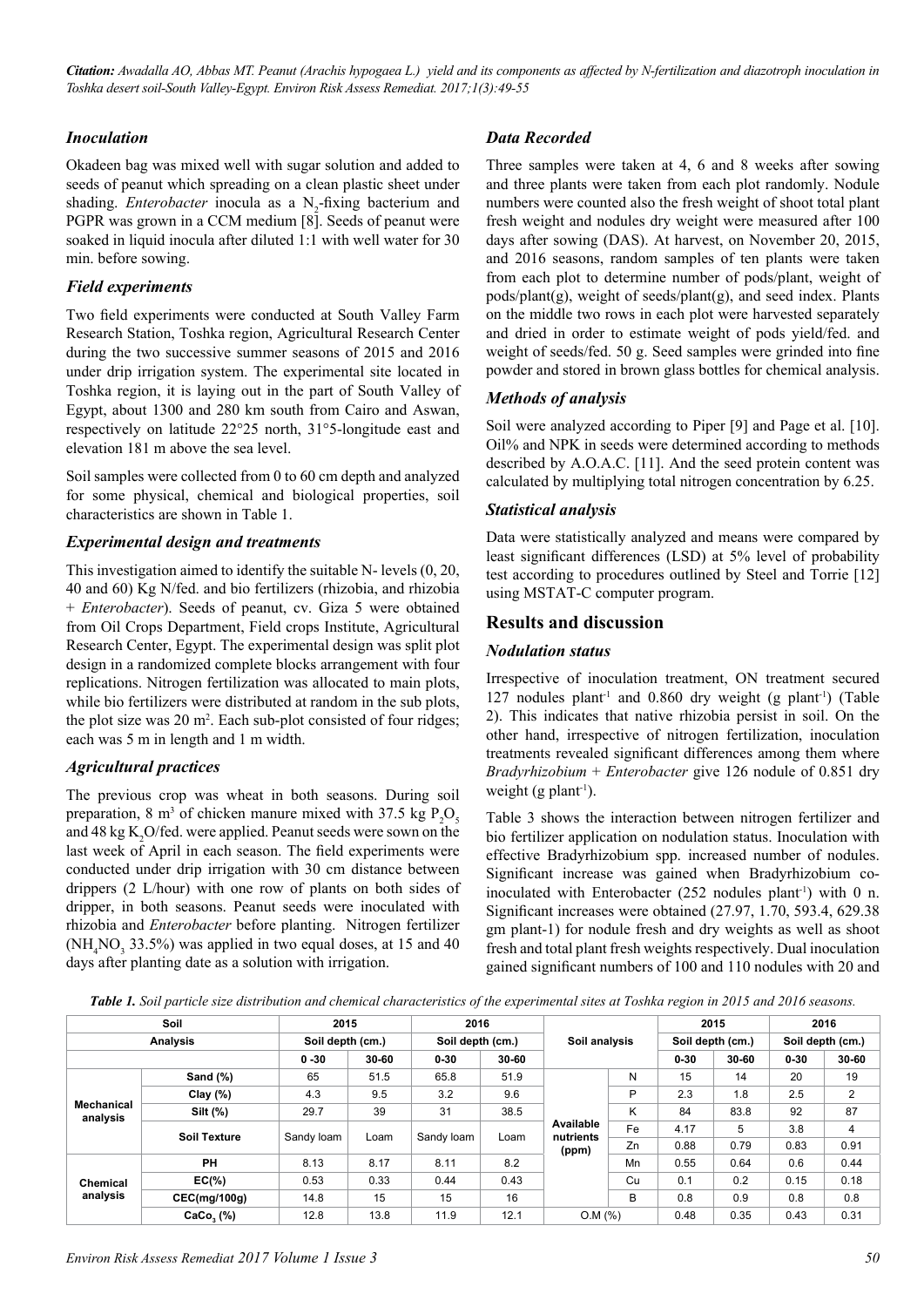|                  |             | <b>Character</b>                                            |                                                             |                    |                                    |  |  |  |  |  |  |  |  |
|------------------|-------------|-------------------------------------------------------------|-------------------------------------------------------------|--------------------|------------------------------------|--|--|--|--|--|--|--|--|
| <b>Treatment</b> | Nodules No. | <b>Nodules</b><br><b>F.W.</b><br>$(g$ plant <sup>-1</sup> ) | <b>Nodules</b><br><b>D.W.</b><br>$(g$ plant <sup>-1</sup> ) | Shoot F.W.<br>(gm) | <b>Total plant</b><br>F.W.<br>(gm) |  |  |  |  |  |  |  |  |
|                  |             | N- levels (KgN/fed.) (A)                                    |                                                             |                    |                                    |  |  |  |  |  |  |  |  |
| $\mathbf 0$      | 127         | 10.36                                                       | 0.860                                                       | 368.5              | 369.43                             |  |  |  |  |  |  |  |  |
| 20               | 50          | 0.74                                                        | 0.334                                                       | 337.22             | 353.01                             |  |  |  |  |  |  |  |  |
| 40               | 67          | 1.79                                                        | 0.455                                                       | 468.5              | 463.04                             |  |  |  |  |  |  |  |  |
| 60               | 36          | 0.90                                                        | 0.242                                                       | 199.80             | 222.5                              |  |  |  |  |  |  |  |  |
| LSD(0.05)        | 8.08        | 0.70                                                        | 0.06                                                        | 68.41              | 71.09                              |  |  |  |  |  |  |  |  |
|                  |             | <b>Biofertilizer (B)</b>                                    |                                                             |                    |                                    |  |  |  |  |  |  |  |  |
| $\mathbf 0$      | 26          | 1.26                                                        | 0.172                                                       | 324.42             | 307.10                             |  |  |  |  |  |  |  |  |
| Rhizobia         | 59          | 1.50                                                        | 0.395                                                       | 317.45             | 339.85                             |  |  |  |  |  |  |  |  |
| Rhizobia+Enter   | 126         | 7.59                                                        | 0.851                                                       | 388.64             | 407.53                             |  |  |  |  |  |  |  |  |
| LSD (0.05)       | 7.0         | 0.61                                                        | 0.05                                                        | 59.25              | 61.57                              |  |  |  |  |  |  |  |  |
| CV%              | 9.09        | 16.08                                                       | 9.06                                                        | 15.67              | 15.92                              |  |  |  |  |  |  |  |  |

*Table 2. Effect of nitrogen fertilizer and bio fertilizer application on nodulation status and total fresh weight of peanut in 2016 season.*

*Table 3. Effect of interaction between nitrogen fertilizer and bio fertilizer application on nodulation status and total fresh weight of peanut in 2016 season.*

|                               | <b>Treatments</b>       |             |                    | <b>Characters</b>     |                    |                                    |
|-------------------------------|-------------------------|-------------|--------------------|-----------------------|--------------------|------------------------------------|
| <b>N-levels</b><br>(Kg N/fed( | <b>Biofertlizer</b>     | Nodules No. | Nodules F. W. (gm) | Nodules D. W.<br>(gm) | Shoot F.W.<br>(gm) | <b>Total plant</b><br>F.W.<br>(gm) |
|                               | Cont.                   | 25          | 2.54               | 0.169                 | 257.96             | 196.9                              |
| $\mathbf 0$                   | Rhiz.                   | 105         | 0.58               | 0.709                 | 254.15             | 281.99                             |
|                               | Rhiz. +<br>Enterobacter | 252         | 27.97              | 1.701                 | 593.4              | 629.38                             |
|                               | Cont.                   | 11          | 0.09               | 0.074                 | 381.90             | 408.47                             |
| 20                            | Rhiz.                   | 38          | 1.10               | 0.253                 | 232.47             | 238.74                             |
|                               | Rhiz. +<br>Enterobacter | 100         | 1.01               | 0.675                 | 397.3              | 411.81                             |
|                               | Cont.                   | 35          | 1.46               | 0.236                 | 459.86             | 409.35                             |
| 40                            | Rhiz.                   | 57          | 3.29               | 0.385                 | 662.4              | 688.98                             |
|                               | Rhiz.+ Enterobacter     | 110         | 0.61               | 0.743                 | 283.24             | 290.78                             |
|                               | Cont.                   | 31          | 0.94               | 0.209                 | 197.98             | 213.67                             |
| 60                            | Rhiz.                   | 35          | 1.01               | 0.233                 | 120.8              | 149.68                             |
|                               | Rhiz.+ Enterobacter     | 42          | 0.76               | 0.284                 | 280.62             | 298.15                             |
|                               | LSD(0.05)               | 14.0        | 1.22               | 0.098                 | 118.5              | 123.1                              |
|                               | CV%                     | 9.09        | 16.08              | 9.06                  | 15.67              | 15.92                              |

40 kg N fed-1 respectively. Dry weights of nodules were 0.675 and  $0.743$  gm plant<sup>-1</sup>. Treatment with Bradyrhizobium with  $40$ N level secured significant increases in shoot fresh and total plant fresh weights (662.40 and 688.98 gm plant-1) respectively.

#### *Peanut yield and yield component*

Results in Table 4 revealed that there were significant effect by nitrogen treatments on all studied traits of yield and yield components in both seasons. All studied yield characters increased gradually by increasing N-levels from 0 to 60 kg / fed. and the differences between N-levels were significance for all traits at most differences between N-levels in the two seasons. Nitrogen at 60 Kg /fed. produced the maximum values of number of pods/plant (43.20 and 42.34), weight of pods/plant (53.00 and 52.92 gm), weight of seeds/plant (34.29 and 32.77 gm), seed index (52.65 and 53.38 gm), weight of pods/fed. (1.774 and 1.801 ton) and weight of seeds/fed. (0.980 and 0.987 ton), in 2015 and 2016 growing seasons, respectively. Nitrogen fertilizer is an important factor in achieving better growth and development of vegetative and reproductive organs of groundnut and with increases of photosynthesis rate and photosynthetic matter production and sequently the yield components and seed

yield of peanut. Similar results were obtained by Gomaa et al., Tiwari and Dhakar and Barik et al. [13-15], seed yield and yield components of peanut increased [16,17].

Bio-fertilizer treatment significantly affected all studied characters in both seasons, except seed index in 2016 (Table 4). Using Rhizobia + Enterobacter gave significant increase in all studied traits, except seed index in 2016 season. Rhizobia + Enterobacter produced the highest values of number of pods/plant (39.56 and 39.00), weight of pods/plant (47.96 and 48.81gm), weight of seeds/plant (29.39 and 29.41gm), seed index (50.31 and 49.36gm), weight of pods/fed. (1.553 and 1.592 ton) and weight of seeds/fed. (0.825 and 0.832 ton) in 2015 and 2016 growing seasons, respectively [3] and Abdel-Wahab et al. [7] came to similar results.

Such superiority in yield and yield components from treating seeds of peanut by Rhizobacterin inoculation may be attributed to N2 –fixation, which had marked influence on the growth of peanut plants and reflects to increase yield and yield components. Adding to this N2-fixation reduce the soil pH especially in the rhizosphere, thereby increase the availability of most essential macro and micro-nutrients.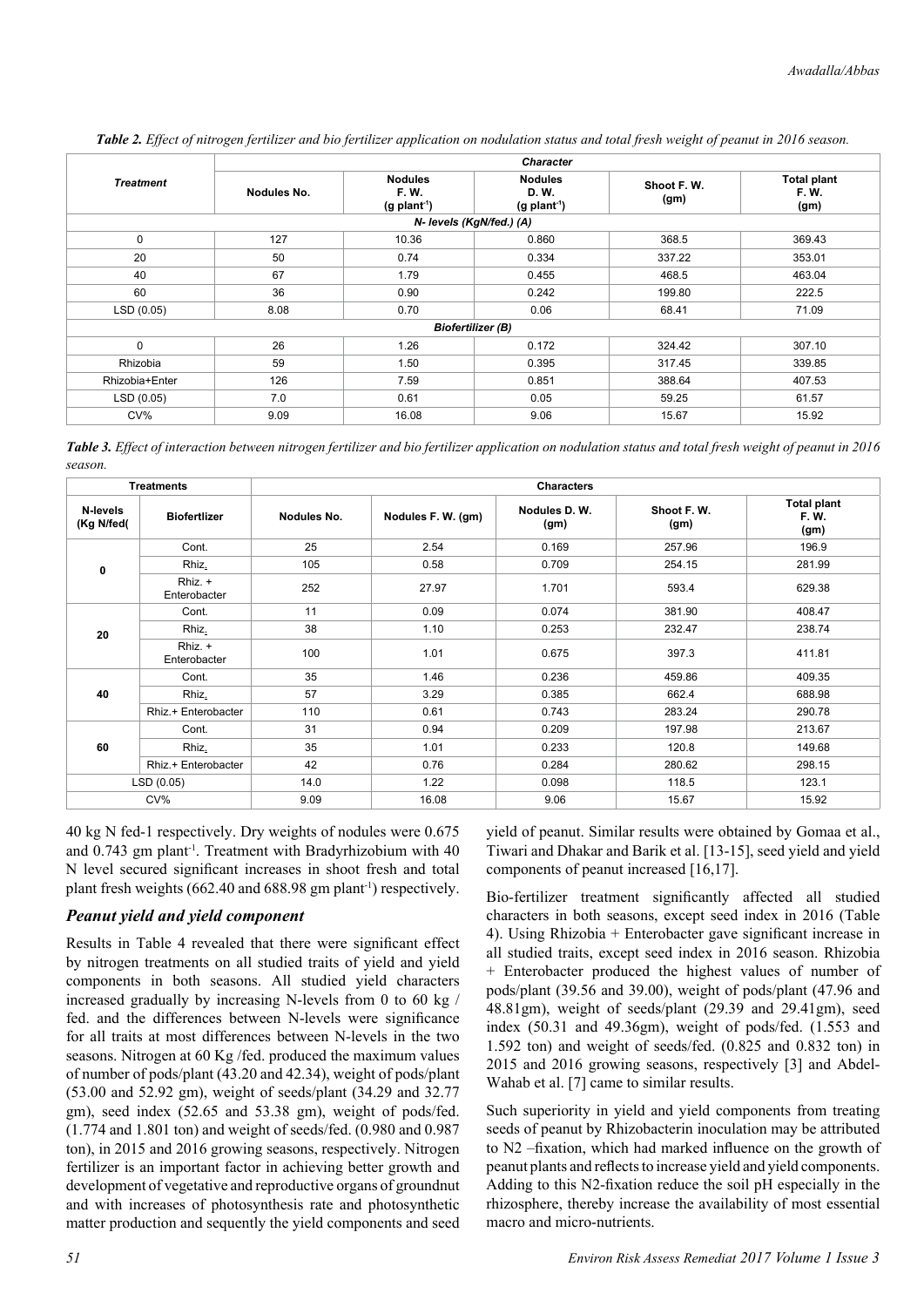*Citation: Awadalla AO, Abbas MT. Peanut (Arachis hypogaea L.) yield and its components as affected by N-fertilization and diazotroph inoculation in Toshka desert soil-South Valley-Egypt. Environ Risk Assess Remediat. 2017;1(3):49-55*

Results in Table 5 revealed that interactions between nitrogen fertilizer and bio fertilizer were significant in all traits. The highest values of No. pods/plant (49.10 and 46.67), Wt. pods/ plant (57.50 and 56.35 g), Wt. seeds/plant (38.62 and 37.10 g), seed index (53.87 and 53.38 g), Wt. pods/fed. (1.788 and 1.802 ton) and Wt. seeds/fed. (0.987 and 0.992 ton) resulted from treatment of 60 kg N/fed. with rhizobia + Enterobacter application in both seasons respectively. While less values of all parameters were given by untreated. These results may be due to the symbiotic relationship of *Rhizobium* with roots of peanut crop, which fix the atmospheric nitrogen into the roots of peanut and thus the yield was increased [18]. It may also due to more leaves, more carbohydrates were produced due to the number of leaves, sank into the root zone and hence more production. These results are in harmony with those obtained by Moradi et al., Gholami et al., Lugtenberg et al., and Verma et al. [19-23,5].

#### *Chemical traits of peanut*

Data presented in Table 6 showed that oil % in seeds, seed protein% and N content in seeds significantly affected by nitrogen fertilizer levels. Neither P nor K content in seeds significantly affected by nitrogen fertilizer treatments. The highest values of oil% (46.26 and 46.06) were obtained by control treatment received no nitrogen fertilizer, while seed protein (26.23 and 24.62%) and N content in seeds (4.20 and 4.26%) resulted from treatment of 60 kg.N/fed. in 2015 and 2016 respectively. Higher levels of nitrogen fertility affected seed quality by increasing protein and decreasing oil concentrations. The oil content appears to be less negatively impacted by nitrogen rates. These results are in harmony with those obtained by Abdel-Wahab et al. [20]; Thorave and Dhonde [24].

Bio fertilizer application significantly affected oil%, seed protein% and N content in seeds in 2015 season only. While P% and K% were insignificant in the two growing seasons. Rhizobia + *Enterobacter* application gave the highest values of oil% (45.6), seed protein% (23.47) and N content (3.76) in 2015 season. These results are in harmony with those obtained by Bogino et al. and Nasr-Alla et al. [25,26].

Data presented in Table 7 indicate significant differences by the interaction between the two studied factors among treatments in respect to chemical characters except in both seasons P% and K% in 2015 season only. Control treatment (zero kg N/f without inoculation) gave the greatest oil%. (46.40%) in 2015 season. 60 kg.N/f with inoculation by rhizobia and Enterobacter

*Table 4. Effect of nitrogen fertilizer and biofertilizer application on yield and yield components of peanut in 2015 and 2016 seasons.*

|                  |                           | Character |                      |                   |                       |       |            |       |                       |       |                        |       |  |  |  |
|------------------|---------------------------|-----------|----------------------|-------------------|-----------------------|-------|------------|-------|-----------------------|-------|------------------------|-------|--|--|--|
| <b>Treatment</b> | No.pods/plant             |           | Wt.pods/plant<br>(g) |                   | Wt.seeds/plant<br>(g) |       | Seed index |       | Wt.pods/<br>Fed.(ton) |       | Wt.seeds/<br>Fed.(ton) |       |  |  |  |
|                  | 2015                      | 2016      | 2015                 | 2016              | 2015                  | 2016  | 2015       | 2016  | 2015                  | 2016  | 2015                   | 2016  |  |  |  |
|                  | N- levels (KgN/fed.): (A) |           |                      |                   |                       |       |            |       |                       |       |                        |       |  |  |  |
| $\Omega$         | 24.74                     | 25.77     | 35.41                | 35.27             | 15.12                 | 16.63 | 44.77      | 44.27 | 1.195                 | 1.251 | 0.568                  | 0.583 |  |  |  |
| 20               | 32.63                     | 32.93     | 42.77                | 43.57             | 22.51                 | 23.12 | 48.37      | 48.10 | 1.356                 | 1.443 | 0.712                  | 0.726 |  |  |  |
| 40               | 38.80                     | 40.17     | 47.80                | 50.79             | 29.37                 | 30.38 | 50.22      | 50.69 | 1.636                 | 1.662 | 0.872                  | 0.858 |  |  |  |
| 60               | 43.20                     | 42.34     | 53.00                | 52.92             | 34.29                 | 32.77 | 52.65      | 53.38 | 1.774                 | 1.801 | 0.980                  | 0.987 |  |  |  |
| LSD (0.05)       | 0.90                      | 3.44      | 2.32                 | 3.43              | 1.58                  | 3.43  | 0.87       | 1.43  | 0.12                  | 0.148 | 0.05                   | 0.03  |  |  |  |
|                  |                           |           |                      | Biofertilizer (B) |                       |       |            |       |                       |       |                        |       |  |  |  |
| $\Omega$         | 30.58                     | 31.27     | 41.22                | 41.68             | 21.05                 | 21.73 | 46.98      | 48.78 | 1.410                 | 1.437 | 0.717                  | 0.716 |  |  |  |
| Rhizobia         | 34.38                     | 35.67     | 45.06                | 46.42             | 25.52                 | 26.04 | 49.72      | 49.20 | 1.509                 | 1.588 | 0.806                  | 0.818 |  |  |  |
| Rhizobia+Enter   | 39.56                     | 39.00     | 47.96                | 48.81             | 29.39                 | 29.41 | 50.31      | 49.36 | 1.553                 | 1.592 | 0.825                  | 0.832 |  |  |  |
| LSD (0.05)       | 2.09                      | 2.03      | 3.17                 | 2.79              | 1.67                  | 2.10  | 1.54       | ns    | 0.07                  | 0.096 | 0.04                   | 0.03  |  |  |  |
| CV%              | 4.77                      | 7.77      | 6.16                 | 6.88              | 9,97                  | 12.23 | 3.39       | 2.84  | 6.99                  | 4.73  | 5.72                   | 3.43  |  |  |  |

*Table 5. Effect of interaction between nitrogen fertilizer and biofertilizer application on yield and yield components of peanut in2015 and 2016 seasons.*

|                        |                     | characters    |       |       |                  |       |                   |       |            |       |                    |       |                    |  |
|------------------------|---------------------|---------------|-------|-------|------------------|-------|-------------------|-------|------------|-------|--------------------|-------|--------------------|--|
| N-levels<br>(Kg N/fed) | <b>Biofertlizer</b> | No.pods/plant |       |       | Wt.pods/plant(g) |       | Wt.seeds/plant(g) |       | Seed index |       | Wt.pods/Fed. (ton) |       | Wt.seeds/Fed.(ton) |  |
|                        |                     | 2015          | 2016  | 2015  | 2016             | 2015  | 2016              | 2015  | 2016       | 2015  | 2016               | 2015  | 2016               |  |
|                        | Cont.               | 22.87         | 23.72 | 32.97 | 33.05            | 13.52 | 15.15             | 42.70 | 43.50      | 1.153 | 1.175              | 0.490 | 0.505              |  |
| 0                      | Rhiz.               | 24.42         | 26.22 | 35.07 | 35.53            | 15.00 | 16.65             | 45.65 | 44.53      | 1.212 | 1.285              | 0.580 | 0.612              |  |
|                        | Rhiz.+Enterobacter  | 26.92         | 27.37 | 38.17 | 37.22            | 16.82 | 18.10             | 45.95 | 44.78      | 1.220 | 1.292              | 0.633 | 0.632              |  |
|                        | Cont.               | 28.67         | 28.00 | 39.72 | 38.50            | 19.07 | 17.42             | 46.45 | 46.78      | 1.242 | 1.287              | 0.632 | 0.617              |  |
| 20                     | Rhiz.               | 32.45         | 32.92 | 43.52 | 44.60            | 22.65 | 24.38             | 48.52 | 48.90      | 1.408 | 1.509              | 0.758 | 0.772              |  |
|                        | Rhiz.+ Enterobacter | 36.75         | 37.87 | 45.07 | 47.63            | 25.80 | 27.58             | 50.15 | 48.63      | 1.419 | 1.533              | 0.745 | 0.787              |  |
|                        | Cont.               | 32.60         | 34.47 | 43.87 | 45.25            | 23.05 | 24.65             | 48.07 | 50.83      | 1.476 | 1.491              | 0.772 | 0.760              |  |
| 40                     | Rhiz.               | 38.32         | 41.95 | 48.42 | 53.10            | 28.72 | 31.63             | 51.35 | 50.60      | 1.647 | 1.753              | 0.907 | 0.897              |  |
|                        | Rhiz.+ Enterobacter | 45.47         | 44.07 | 51.10 | 54.03            | 36.32 | 34.88             | 51.25 | 50.65      | 1.785 | 1.743              | 0.935 | 0.915              |  |
|                        | Cont.               | 38.17         | 38.90 | 48.30 | 49.92            | 28.55 | 29.70             | 50.70 | 54.00      | 1.767 | 1.796              | 0.975 | 0.980              |  |
| 60                     | Rhiz.               | 42.32         | 41.45 | 53.20 | 52.47            | 35.70 | 31.50             | 53.37 | 52.78      | 1.768 | 1.806              | 0.977 | 0.987              |  |
|                        | Rhiz.+ Enterobacter | 49.10         | 46.67 | 57.50 | 56.35            | 38.62 | 37.10             | 53.87 | 53.38      | 1.788 | 1.802              | 0.987 | 0.992              |  |
|                        | LSD (0.05)          | 2.47          | 4.07  | 4.08  | 4.66             | 3.75  | 4.67              | 2.47  | 2.07       | 0.18  | 0.122              | 0.07  | 0.047              |  |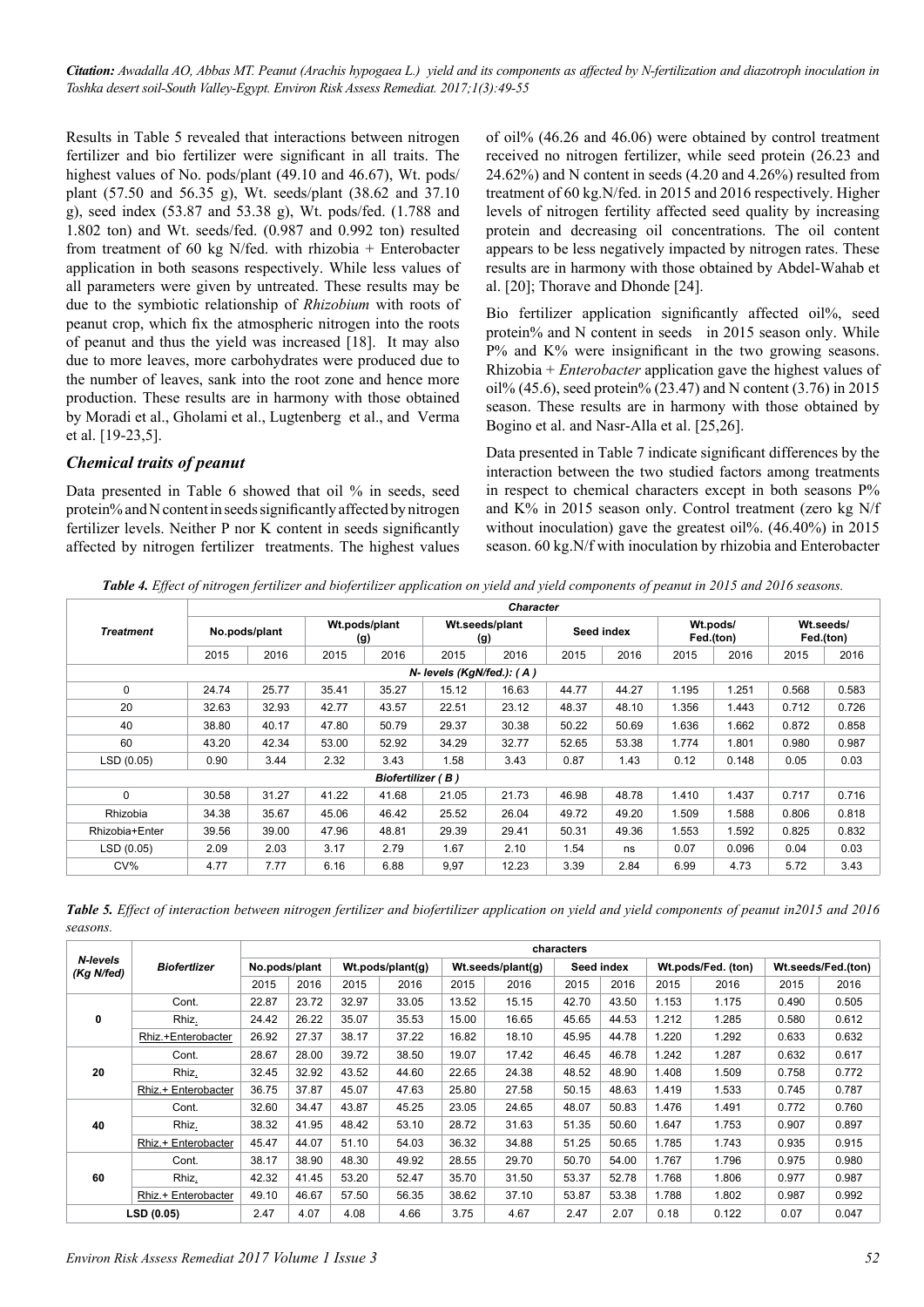*Table 6. Effect of nitrogen fertilizer and biofertilizer application on some chemical traits of peanut in 2015 and 2016 seasons.*

|                       | <b>Character</b> |       |              |       |                          |      |       |       |       |       |  |  |  |  |
|-----------------------|------------------|-------|--------------|-------|--------------------------|------|-------|-------|-------|-------|--|--|--|--|
| <b>Treatment</b>      | Oil %            |       | Seed protein |       | N.P.K content in seeds % |      |       |       |       |       |  |  |  |  |
|                       |                  |       | %            |       |                          | N    |       | P     | Κ     |       |  |  |  |  |
|                       | 2015             | 2016  | 2015         | 2016  | 2015                     | 2016 | 2015  | 2016  | 2015  | 2016  |  |  |  |  |
|                       |                  |       |              |       | N-levels (KgN/fed.): (A) |      |       |       |       |       |  |  |  |  |
| 0                     | 46.26            | 46.06 | 20.81        | 20.69 | 3.33                     | 3.31 | 0.789 | 0.842 | 0.691 | 0.732 |  |  |  |  |
| 20                    | 45.86            | 45.78 | 22.62        | 22.73 | 3.62                     | 3.64 | 0.826 | 0.879 | 0.713 | 0.785 |  |  |  |  |
| 40                    | 45.52            | 45.37 | 23.83        | 24.26 | 3.81                     | 3.88 | 0.833 | 0.843 | 0.747 | 0.748 |  |  |  |  |
| 60                    | 44.68            | 44.57 | 26.23        | 24.62 | 4.20                     | 4.26 | 0.826 | 0.830 | 0.737 | 0.738 |  |  |  |  |
| LSD (0.05)            | 0.62             | 0.26  | 0.63         | 0.41  | 0.14                     | 0.09 | ns    | ns    | ns    | ns    |  |  |  |  |
|                       |                  |       |              |       | Biofertilizer (B)        |      |       |       |       |       |  |  |  |  |
| 0(control)            | 45.54            | 45.39 | 23.21        | 23.49 | 3.71                     | 3.76 | 0.806 | 0.849 | 0.715 | 0.754 |  |  |  |  |
| <b>Rhizobia</b>       | 45.60            | 45.32 | 23.42        | 23.56 | 3.75                     | 3.77 | 0.828 | 0.842 | 0.734 | 0.739 |  |  |  |  |
| <b>Rhizobia+Enter</b> | 45.60            | 45.62 | 23.47        | 23.68 | 3.76                     | 3.79 | 0.821 | 0.853 | 0.717 | 0.759 |  |  |  |  |
| LSD (0.05)            | 0.29             | ns    | 0.70         | ns    | 0.20                     | ns   | ns    | ns    | ns    | ns    |  |  |  |  |
| CV%                   | 0.82             | 0.51  | 2.60         | 1.50  | 2.60                     | 1.50 | 12.20 | 7.72  | 14.22 | 8.04  |  |  |  |  |

*Table 7. Effect of interaction between nitrogen fertilizer and biofertilizer application on some chemical traits of peanut in 2015 and 2016 seasons.*

|            |                     | characters |       |       |                  |                            |       |       |       |       |       |  |  |  |
|------------|---------------------|------------|-------|-------|------------------|----------------------------|-------|-------|-------|-------|-------|--|--|--|
| N-levels   | <b>Biofertlizr</b>  | Oil (%)    |       |       | Seed protein (%) | N.P.K content in seeds (%) |       |       |       |       |       |  |  |  |
| (Kg N/fed) |                     |            |       |       |                  | N                          |       |       | Р     |       | κ     |  |  |  |
|            |                     | 2015       | 2016  | 2015  | 2016             | 2015                       | 2016  | 2015  | 2016  | 2015  | 2016  |  |  |  |
|            | Cont.               | 46.40      | 45.95 | 20.97 | 20.70            | 3.356                      | 3.312 | 0.800 | 0.812 | 0.728 | 0.700 |  |  |  |
| 0          | Rhiz.               | 46.17      | 45.88 | 20.75 | 20.67            | 3.320                      | 3.308 | 0.807 | 0.862 | 0.675 | 0.752 |  |  |  |
|            | Rhiz.+ Enterobacter | 46.20      | 46.35 | 20.70 | 20.70            | 3.312                      | 3.312 | 0.760 | 0.850 | 0.670 | 0.743 |  |  |  |
|            | Cont.               | 45.67      | 45.83 | 22.47 | 22.70            | 3.596                      | 3.632 | 0.810 | 0.853 | 0.702 | 0.760 |  |  |  |
| 20         | Rhiz.               | 45.92      | 45.63 | 22.52 | 22.73            | 3.604                      | 3.636 | 0.825 | 0.870 | 0.723 | 0.778 |  |  |  |
|            | Rhiz.+ Enterobacter | 45.97      | 45.90 | 22.85 | 22.77            | 3.656                      | 3.644 | 0.843 | 0.837 | 0.805 | 0.817 |  |  |  |
|            | Cont.               | 45.55      | 45.30 | 23.12 | 24.13            | 3.700                      | 3.860 | 0.835 | 0.877 | 0.742 | 0.770 |  |  |  |
| 40         | Rhiz.               | 45.47      | 45.42 | 24.62 | 24.15            | 3.940                      | 3.864 | 0.870 | 0.840 | 0.715 | 0.752 |  |  |  |
|            | Rhiz.+ Enterobacter | 45.55      | 45.38 | 23.75 | 24.50            | 3.800                      | 3.920 | 0.793 | 0.812 | 0.693 | 0.723 |  |  |  |
|            | Cont.               | 44.55      | 44.47 | 26.30 | 26.42            | 4.208                      | 4.228 | 0.778 | 0.855 | 0.688 | 0.785 |  |  |  |
| 60         | Rhiz.               | 44.82      | 44.38 | 25.80 | 26.67            | 4.128                      | 4.268 | 0.810 | 0.797 | 0.732 | 0.675 |  |  |  |
|            | Rhiz.+ Enterobacter | 44.67      | 44.85 | 26.60 | 26.75            | 4.256                      | 4.280 | 0.890 | 0.915 | 0.792 | 0.752 |  |  |  |
|            | LSD (0.05)          | 0.557      | 0.348 | 0.901 | 0.525            | 0.164                      | 0.948 | ns    | 0.109 | ns    | 0.109 |  |  |  |

treatment gave the highest seed protein (26.60 and 26,75%), N content in seeds (4.256 and 4.280%) and P (0.890 and 0.915%) in 2015 and 2016 seasons, respectively . while 20 kg.N/f with the application of rhizobia+ Eenterobacter gave the highest value of K (0.805 and 0.817%) in 2015 and 2016 respectively. This means that nitrogen fertilizer levels and inoculation with rhizobia and Eenterobacter not only increased peanut yield and its components but also improved its nutritive value. These results may be due to the beneficial effect of N on metabolic processes and growth which in turn reflected

positively on the chemical content of peanut seed. These results are in harmony with those obtained by Purushotham and Hosmani [27]. All growth parameters were improved when peanut plants received the dual inoculation Bradyrhizobium and some rhizoorganisms under sandy loam soil [28]. Moreover, inoculation with phosphate solubilizing rhizobacteria such as *Enterobacter asbiriae* enhancement N2 fixation [29]. A great potential of peanut growth was resulted by co-inoculation with phosphate solubilizing *rhizobacteria Pantoea* sp. and Bradyrhizobium sp. [30]. Continued application of PGPR enhanced nodule formation and reduced the need to chemical fertilizer and pesticide ultimate, conserved environment and braving sustainability [31-37].

#### **References**

- 1. Panhwar F. Oilseed Crops Future in Sindh Pakistan. Digitalvelarg Gmbh, Germany. 2005. p:38.
- 2. Shiyan JO. Growth and yield response of groundnut (Arachis hypogaea L.) to plant densities and phosphorus on an Ultisol in Southeastern Nigeria. Libyan Agriculture Research Center Journal International. 2010;1(4):211-14.
- 3. Hadad MA, Loynechan T, Musa MM, et al. Inoculation of the groundnut (peanut) in Sudan. Soil Science. 1998;141(2):155-62.
- 4. Tilak KVBR, Ranganayaki N, Manoharachar C. Synergistic effects of plant-growth promoting rhizobacteria and Rhizobium on nodulation and nitrogen fixationby pigeonapea (*Cajanus cajan*). Eur J Soil Sci. 2006;57:67-71.
- 5. Verma JP, Yadav J, Tiwari KN. Application of Rhizobium sp. BHURC01 and plant growth promoting rhizobactria on nodulation, plant biomass and yields of Chickpea (Cicer arietinum L.). Inter J Agric Res. 2010;5:148-56.
- 6. Bai Y, Souleimanov A, Smith DI. An inducible activator produced by Serratia proteamaclans strain and its soybean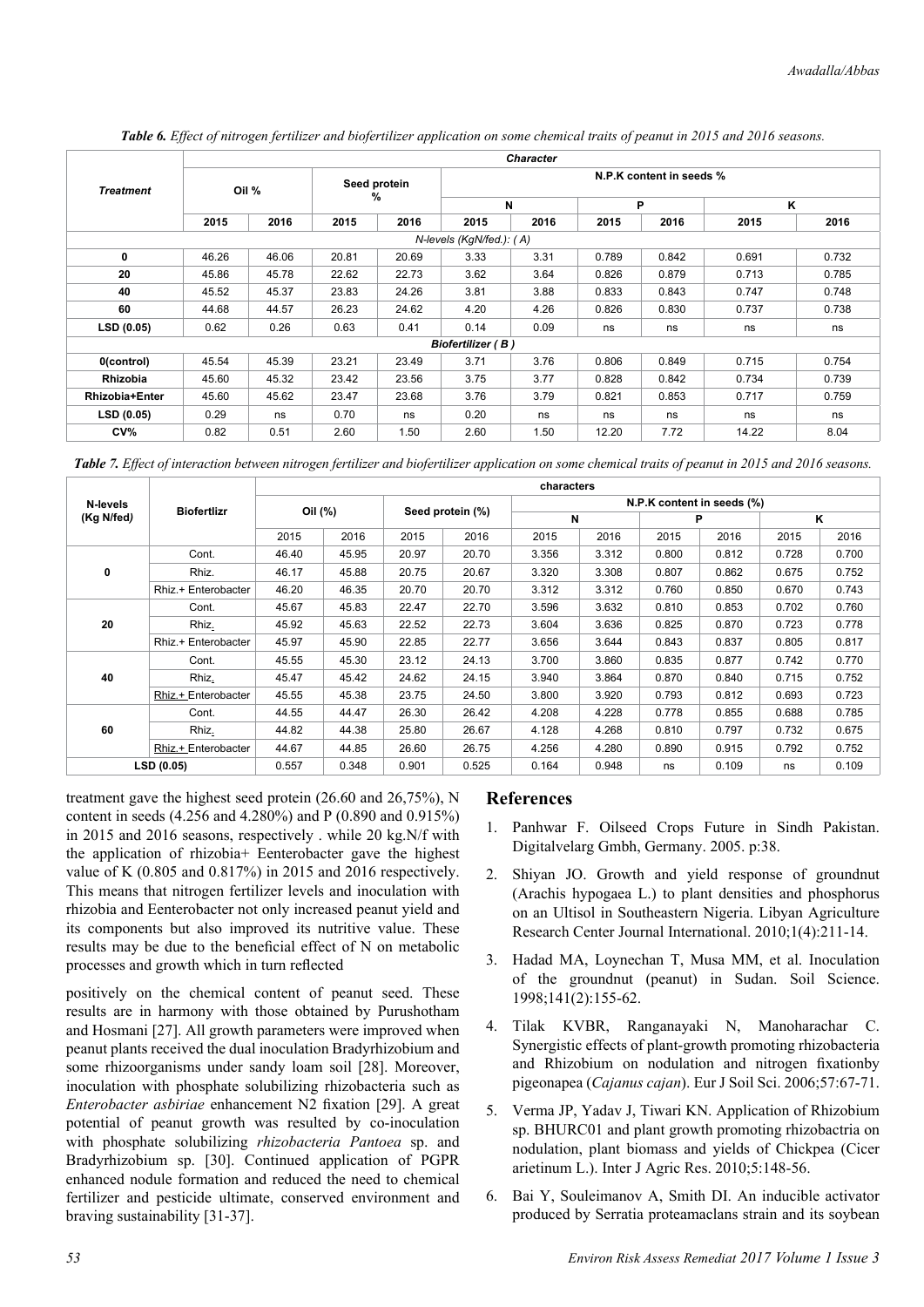*Citation: Awadalla AO, Abbas MT. Peanut (Arachis hypogaea L.) yield and its components as affected by N-fertilization and diazotroph inoculation in Toshka desert soil-South Valley-Egypt. Environ Risk Assess Remediat. 2017;1(3):49-55*

growth promoting activity under greenhouse conditions. J Exp Bot. 2002;53:149-502.

- 7. Abdel-Wahab AFM, Mekhemar GAA, Badawi FShF, et al. Enhancement of nitrogen fixation, growth and productivity of Bradyrhizobium-lupin symbiosis via coinoculation with rhizobacteria in different soil types. J Agric Sci. 2008;33:469-84.
- 8. Hegazi NA, Hamza MA, Osman A, et al. Modified combined carbon N-deficient medium for isolation, enumeration and biomass production of diazotrophs. In: Malik KA, Mirza MS, Ladha JK (editors). Proceedings of the 7th International symposium on Nitrogen Fixation with Non-Legumes. Dordrecht: Kluwer Academic Publishers. 1998. pp. 247-53.
- 9. Piper CS. Soil and Plant Analysis. 1 edn. Interscience Publishers Inc New York. 1950;pp:30-229.
- 10. Page AL, Miller RH, Keeney DR. Methods of soil Analysis. Chemical and Microbiological properties. Soil Amer Madison Wisconsin, USA. 1982.
- 11. AOAC. Official Methods of Analysis of AOAC International . 17th edition, Horwitz W Suite (editor) Vol. (2), chapter (41):66-68. 2000.
- 12. Steel RGD, Torrie JH. Principles and procedures of statistics, a biometrical approach. Mc Graw-Hill Co 2nd Edit, New York, USA. 1980.
- 13. Gomaa AA, Sarhan AA, Abd El Bary EA. Response of peanut to N and P fertilization under newly reclaimed sandy soil conditions. Egypt J Appl Sci. 1995;10(4):292-312.
- 14. Tiwari RB, Dhakar LL. Productivity and economics of summer groundnut (Arachis hypogaea) as affected by irrigation, fertilizes and weed control. Indian J Agron. 1997;42(3):490-94.
- 15. Barik AK, Mukherjee AK, Mendal BK. Growth and yield of Sorghum (Sorghum bicolor) and groundnut (Arachis hypogaea L.) grown as sole and intercrops under different regimes. Indian J Aron. 1998;43(1):27-32.
- 16. Abdzad Gohari A, Amiri E. Effect of nitrogen fertilizer and interval irrigation on peanut plant. 11th Iranian Crop Science Congress. 2010: pp 2391-94.
- 17. Safarzadeh Vishkaei MN. Peanut. Rasht of Azad University Publication. pp:46. 1999.
- 18. Ahmad S, Habib G, Muhammad Y, et al. Effect of seed scarification, rhizobium inoculation and phosphorus fertilization on root development of barseem and soil composition. Sarhad J Agric. 2009;25 (3):369-74.
- 19. Moradi M, Amiri E, Azarpour E. Effects zeolite and their integrated bio-fertilizer and different levels of chemical nitrogen fertilizer under irrigation management on yield and yield components of Peanut (Arachis hypogaea L.) In: North of Iran Scholars Research Library. 2012;3(11):5007-12.
- 20. Abdel-Wahab AM, Yakout GM, Mohamed AA, et al. Effect of different levels of nitrogen, phosphorus, potassium and calcium on peanut. Egyptian J Agron. 1988;11:79-92.
- 21. Faye B, Webber H, Gaiser T, et al. Effects of Fertilization Rate and Water Availability on Peanut Growth and Yield in Senegal (West Africa). Journal of Sustainable Development. 2016;9(6):1913-9071.
- 22. Gholami A, Shahsavain S, Nezarat S. The Effect of plant growth promoting rhizobacteria (PGPR) on gerimination, seedling growth and yield of maize. World Academy of Science Engineering and Technology. 2009;49:19-24.
- 23. Lugtenberg B, Kamilova F. Plant-growth promoting rhizobacteria. Annu Rev Microbiol. 2009;63:541-56.
- 24. Thorave DS, Dhonde MB. Morphological indices and yield attributes as influenced by integrated nutrient management in summer groundnut. Annals of Plant Phys. 2007;21(2):186-88.
- 25. Bogino P, Bancho E, Rinaudi L, et al. Peanut (Arachis hypogaea L.) response to inoculation with Bradyrhizobium sp. In soils of Argentina. Annals of Applied Biol. 2006;148:207-12.
- 26. Nasr-Alla AE, Osman FAA, Soliman KG. Effect of increased phosphorus, potassium or sulfur application in their different combinations on yield, yield components and chemical composition of peanut in a newly reclaimed sand soil. Zagazig J Agric Res. 1998;25(3):557-79.
- 27. Purushotham S, Hosmani MM. Response of groundnut to different levels of fertilizer application. Karnataka J of Agricl Sci. 1994;7(2):223.
- 28. Badawi FShF, Biomy AMM, Desoky AH. Peanut plant growth and yield as influenced by co-inoculation with Bradyrhizobium and some rhizo- microorganisms under sandy loam soil conditions. Annals of Agricultural Science. 2011;56:17-25.
- 29. Gyaneswar P, Parekh LJ, Archana G, et al. Involvement of a phosphate starvation inducible glucose dehydrogenase in soil phosphate solubilization by Enterobacter absuriae. FEMS Microbiol Lett. 1999;171:223-29.
- 30. Taurian T, Anzuay MS, Luduena LM, et al. Effects of single and co-inoculation with native phosphate solubilizing strain Pantoea sp J49 and the symbiotic nitrogen fixing bacterium Bradyrhizobium sp SEMIA 6144 on peanut (Arachis hypogaea L.) growth. Symbiosis. 2013;59:77-85.
- 31. Vicario JC, Primo ED, Dardanelli MS, et al. Promotion of Peanut growth by co- inoculation with selected strains of Bradyrhizobium and Azospirillum. J plant Growth Regul. 2016;35:413-19.
- 32. Bajpai PD, Lehri IK, Pathak AN. Effect of seed inoculation with Rhizobium strains on the yield of leguminous crops. Proc Ind Natl Sci Acad. 1974;40B:571-73.
- 33. Iman AA Farag, Ahmed A Zahran. Groundnut (Arachis hypogaea L.) growth and yield responses to seed irradiation and mineral fertilization. Journal of Agriculture and Veterinary Science. 2014;7(5):63-70.